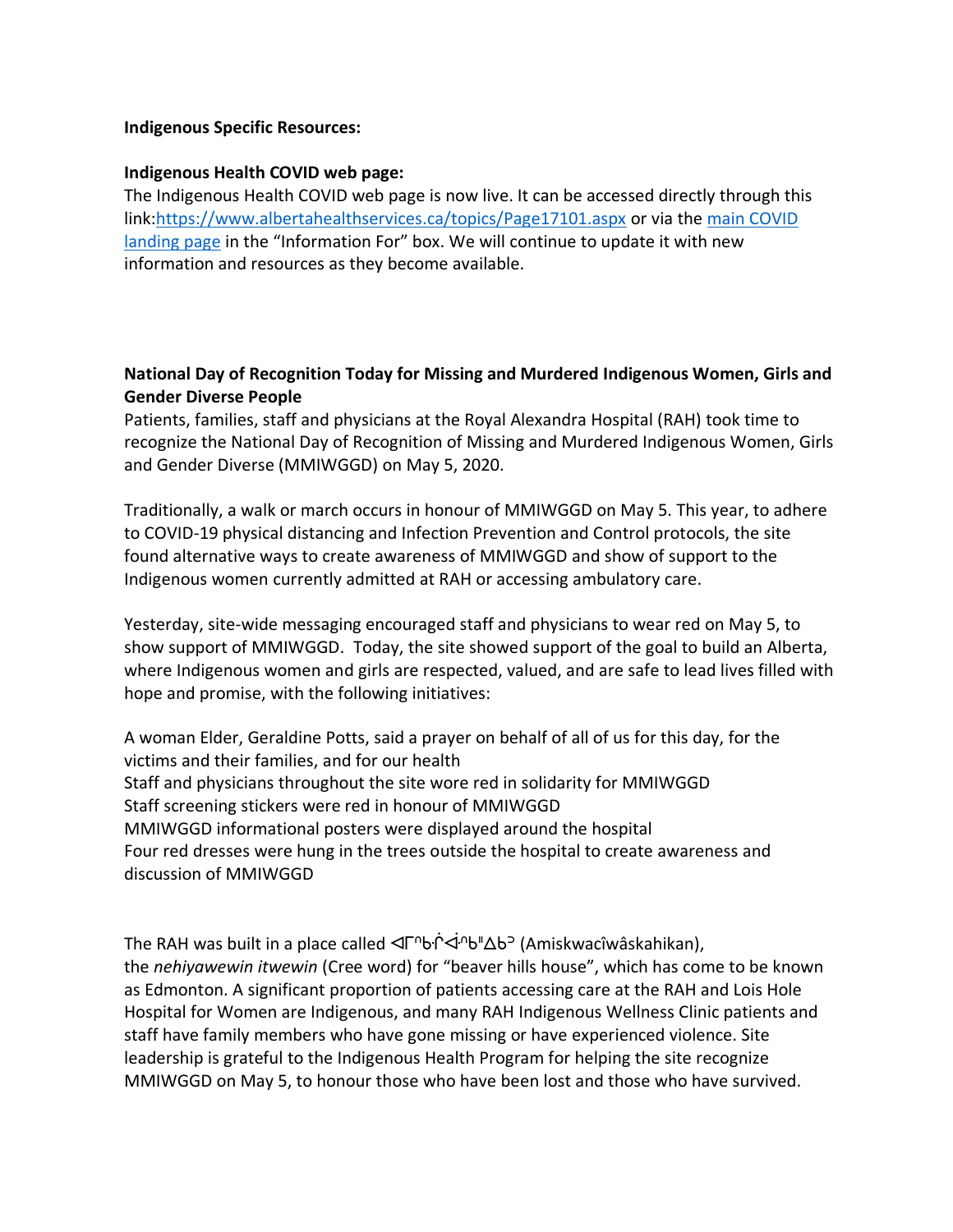

Staff and physicians at the Royal Alexandra Hospital wore red for the National Day of Recognition of Missing & Murdered Indigenous Women, Girls and Gender Diverse.

# **COVID-19 Status**

We have confirmed 57 new cases of COVID-19 over the past 24 hours, bringing the provincial total to 5,893. Of the total cases, we suspect 728 cases may be from unknown exposure (acquired in the community from unknown sources), 243 have been hospitalized and 52 have been in an Intensive Care Unit (ICU). Currently, there are 87 cases in hospital, with 20 in an ICU. To date, 3,219 cases have now recovered, which is more than half of the confirmed cases in our province.

There have been two additional deaths reported in the past 24 hours, bringing the provincial total to 106 lives lost in Alberta related to COVID-19. We extend our condolences to anyone affected by the loss of these Albertans, including their families, loved ones and the healthcare providers who were caring for them.

2,293 tests were completed over the last 24 hours, bringing our total COVID-19 tests to 167,015 since the start of the pandemic.

# Things You Need to Know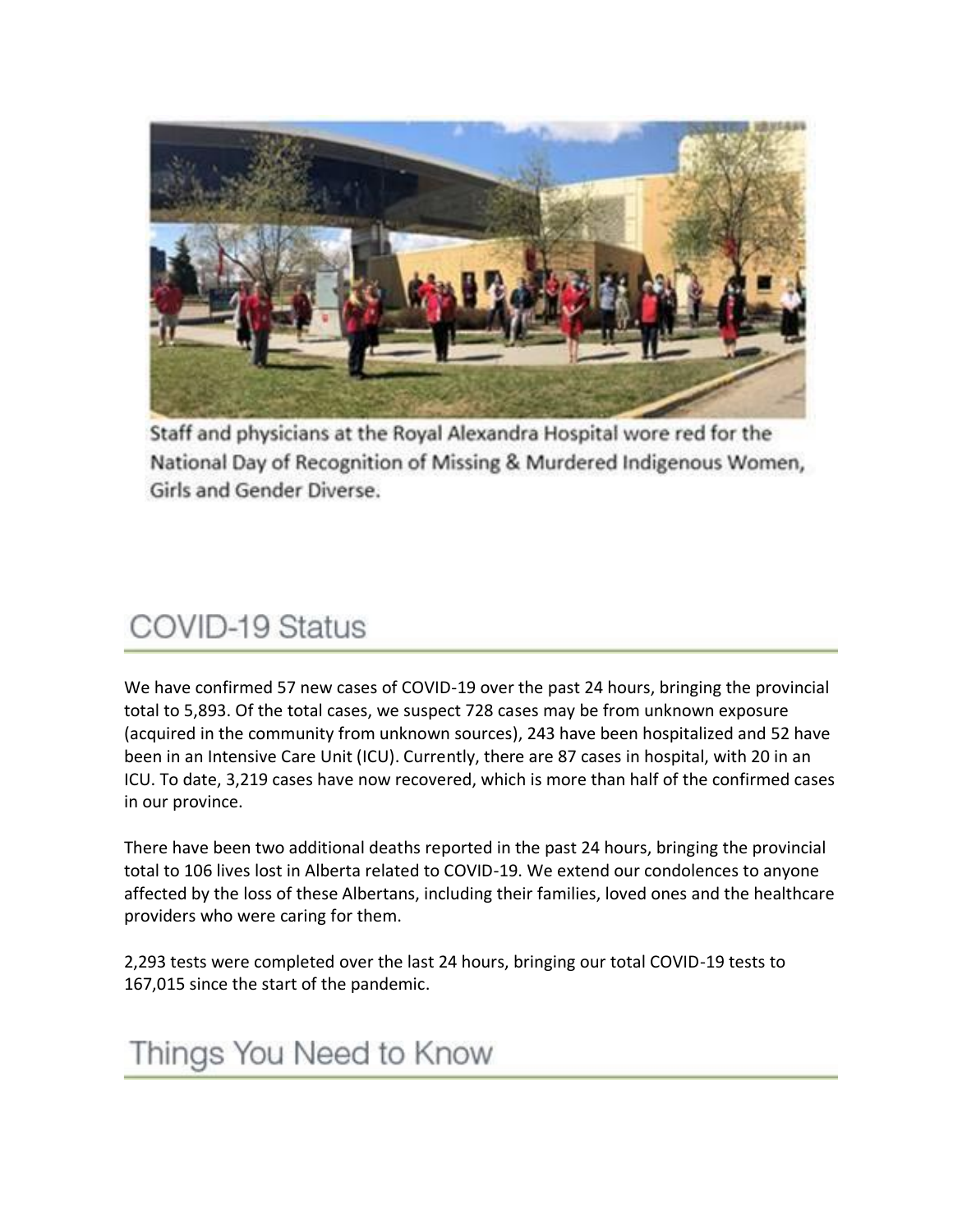### **\$4.5-million Investment in New Lab Technology and Equipment to Increase Testing Capacity**

We are pleased to share that Albertans will benefit from [increased COVID-19 testing capacity,](https://www.alberta.ca/release.cfm?xID=71270025A4DC1-FB15-F194-0E10491C5AB8AD29) thanks to new technology and equipment purchased by Alberta Precision Laboratories (APL) through a \$4.5-million investment from the Government of Alberta, AHS and the Calgary Health Trust.

Announced today, APL is purchasing additional equipment necessary to expand testing capacity. The capacity for COVID-19 testing performed in Alberta will increase to 16,000 tests daily, up from the current daily maximum of 7,000, as this new equipment is integrated into the province's existing testing systems.

Currently, testing is primarily done in two APL Public Health Laboratory locations in Edmonton and Calgary. The new equipment will be located at sites around the province. Testing continues to be a critical piece of Alberta's COVID-19 response. It provides data used to monitor the spread of the virus and to inform strategies designed to slow its spread. As of May 1, APL has completed more than 167,000 tests, making Alberta a national and international leader in COVID-19 testing.

We want to give thanks to our partners, Alberta Health and the Calgary Health Trust, for their support. The Calgary Health Trust's \$1.7-million donation toward this initiative is part of thei[rClean Hands, Giving Hearts COVID-19 Response Fund,](https://www.calgaryhealthtrust.ca/our-causes/campaigns/clean-hands-giving-hearts/) which is raising funds to support Calgary's response to COVID-19.

### **Aerosol Generating Medical Procedures Look Up Tool Now Available**

As we continue to work to ensure that all staff have the Personal Protective Equipment (PPE) and guidance they need to feel safe, and protect themselves and their patients, we have developed an online tool to support the decision-making process around Aerosol Generating Medical Procedures (AGMPs), and related PPE requirements.

This new AGMP look-up tool is now live and available at [ahs.ca/covidppe,](http://ahs.ca/covidppe) or directly at [ahs.ca/AGMP.](http://www.ahs.ca/AGMP) Including a list of all procedures currently considered AGMPs, the tool provides links to related guidance which reflects current evidence. This list will evolve, as it remains under constant review, in order to consider emerging information and evidence.

### **PPE Tip of the Day**

Our daily tips feature quick and simple reminders you can make part of your practice, from shift to shift.

### **Facial PPE:**

[Remove all PPE](https://www.albertahealthservices.ca/assets/Infofor/hp/if-hp-ipc-doffing-ppe-poster.pdf) on your face, by the arms, straps, or ties at the back of your head. In order to prevent contamination of your face, DO NOT grab the front of eye protection, masks or any other facial PPE.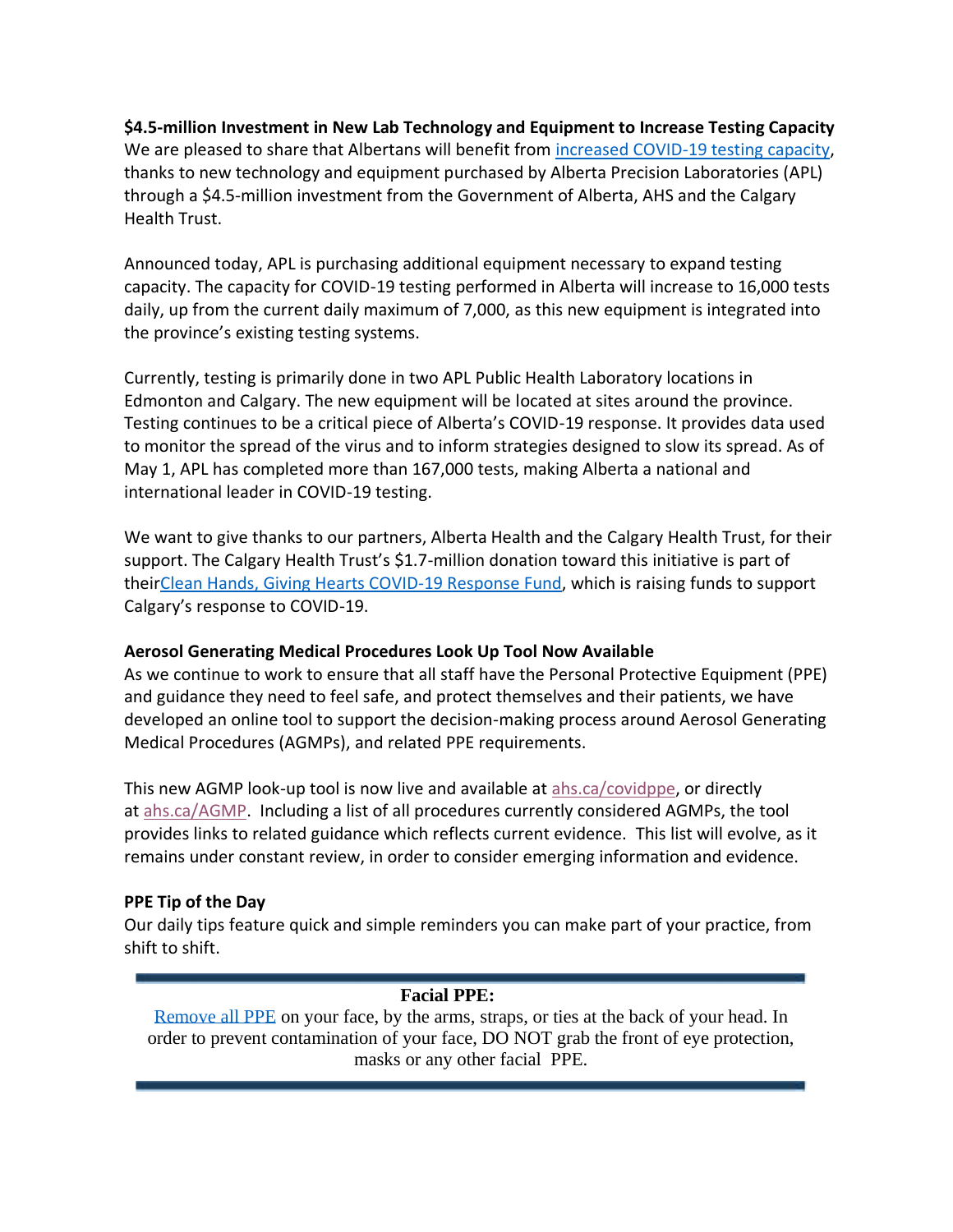## **AHS COVID-19 Podcast on Frontline and Behind the Scenes Support**

In [AHS' latest COVID](applewebdata://6BB808BD-4B5B-47D6-A9F5-489386C0F8C9/ahs.ca/covidpodcast)-19 podcast, Dr. Peter Jamieson, physician co-lead with AHS' Emergency Coordination Centre (ECC), talks about the army of frontline workers supporting Albertans during COVID-19 and the team of AHS leaders and experts working behind the scenes. Dr. Jamieson also talks about the role the ECC continues to play in helping ensure AHS and Albertans stay ahead of the curve.



### **International Day of the Midwife**

Today, we have a special opportunity to thank Alberta's Registered Midwives for their demonstration of skill, compassion and support for their clients, colleagues and communities, during this time of uncertainty. Alongside AHS staff and care teams, Registered Midwives have displayed amazing strength in rising to the COVID-19 challenges, in a compassionate and patient-focused way.

Throughout the pandemic response, Registered Midwives have quickly and collaboratively identified solutions to support families during their pregnancies, including contributing to a COVID-19 clinic in Edmonton Zone and establishing an in-hospital midwifery service in Calgary Zone. Registered Midwives continue to play a role with maternal care teams and leadership at hospitals across the province, to support and inform local pandemic response strategies.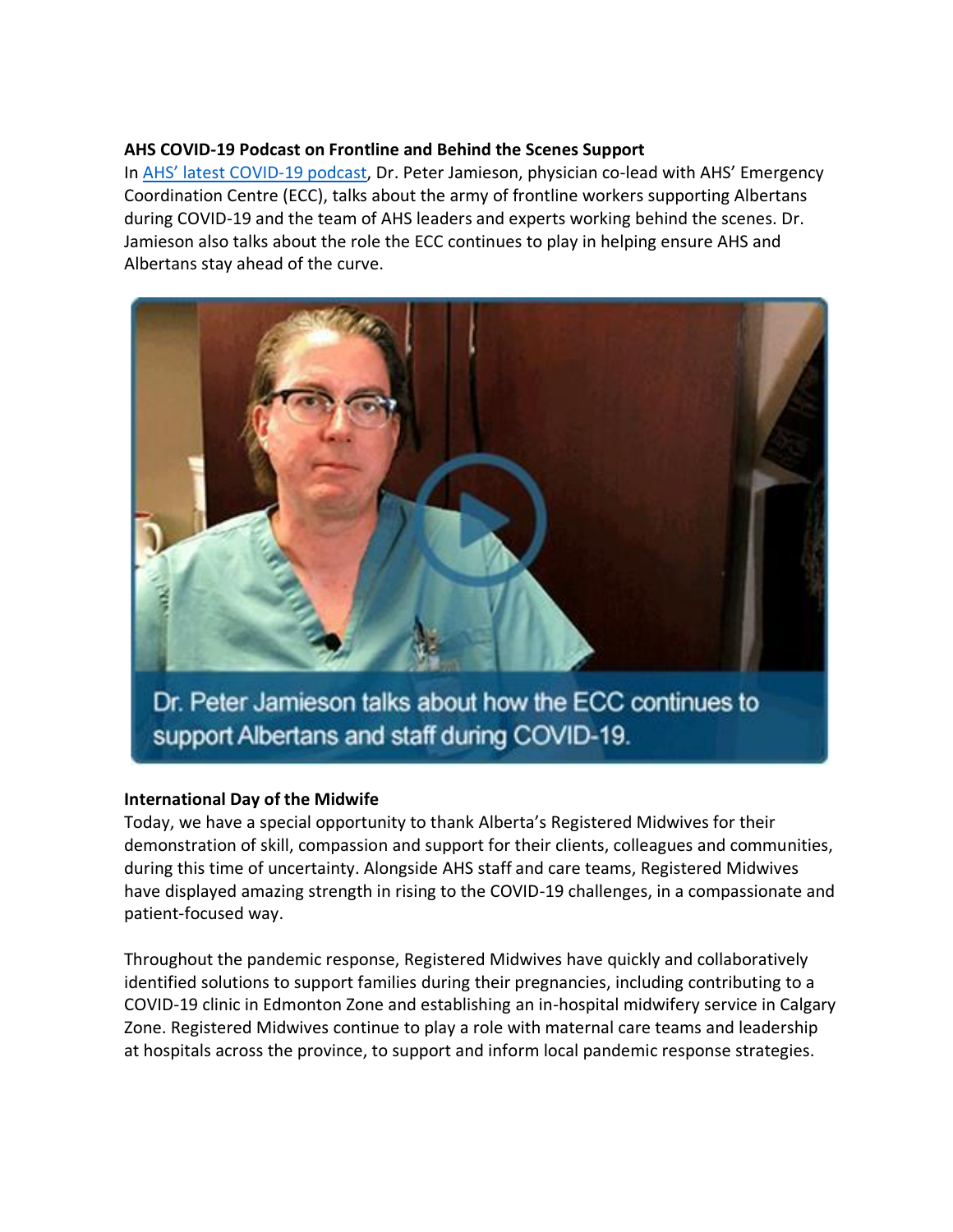Thanks again to all Registered Midwives—your hard work does not go unnoticed. Today, we celebrate you.

#### **Mental Health Week – Being Together, While Staying Apart**

This week is [Mental Health Week](https://mentalhealthweek.ca/) - a time to help promote behaviours and attitudes which foster well-being, support good mental health and create a culture of understanding and acceptance. As we face the COVID-19 global pandemic, we need each other now, more than ever. In these days of [physical distancing,](https://www.albertahealthservices.ca/topics/Page16997.aspx) we are learning that we don't have to be close to feel close. We are together, even when we're apart.

You can also check out these additional resources:

• [Mental Well-being](https://insite.albertahealthservices.ca/main/assets/hr/tms-hr-whs-mental-well-being-overview.pdf) Overview

**[Self-Care Tactics](https://insite.albertahealthservices.ca/main/assets/hr/tms-hr-whs-self-care-tactics.pdf)** [Mobile tools](https://www.albertahealthservices.ca/assets/info/ppih/if-ppih-covid-19-mobile-tools-mental-wellness.pdf)

#### **STOP! Clean Your Hands Day**

[Hand hygiene is an AHS organizational priority and a critical safety moment.](https://www.albertahealthservices.ca/topics/Page17117.aspx) Today, AHS recognizes May  $5<sup>th</sup>$  – STOP! Clean Your Hands Day – a national campaign to remind us about the importance of hand hygiene.

Today, I (Laura) want to remind everyone that cleaning your hands, using soap and water, or alcohol-based hand rub, remains the single, most effective action to prevent the spread of any kind of respiratory infection, including COVID-19. It helps flatten the curve and saves lives.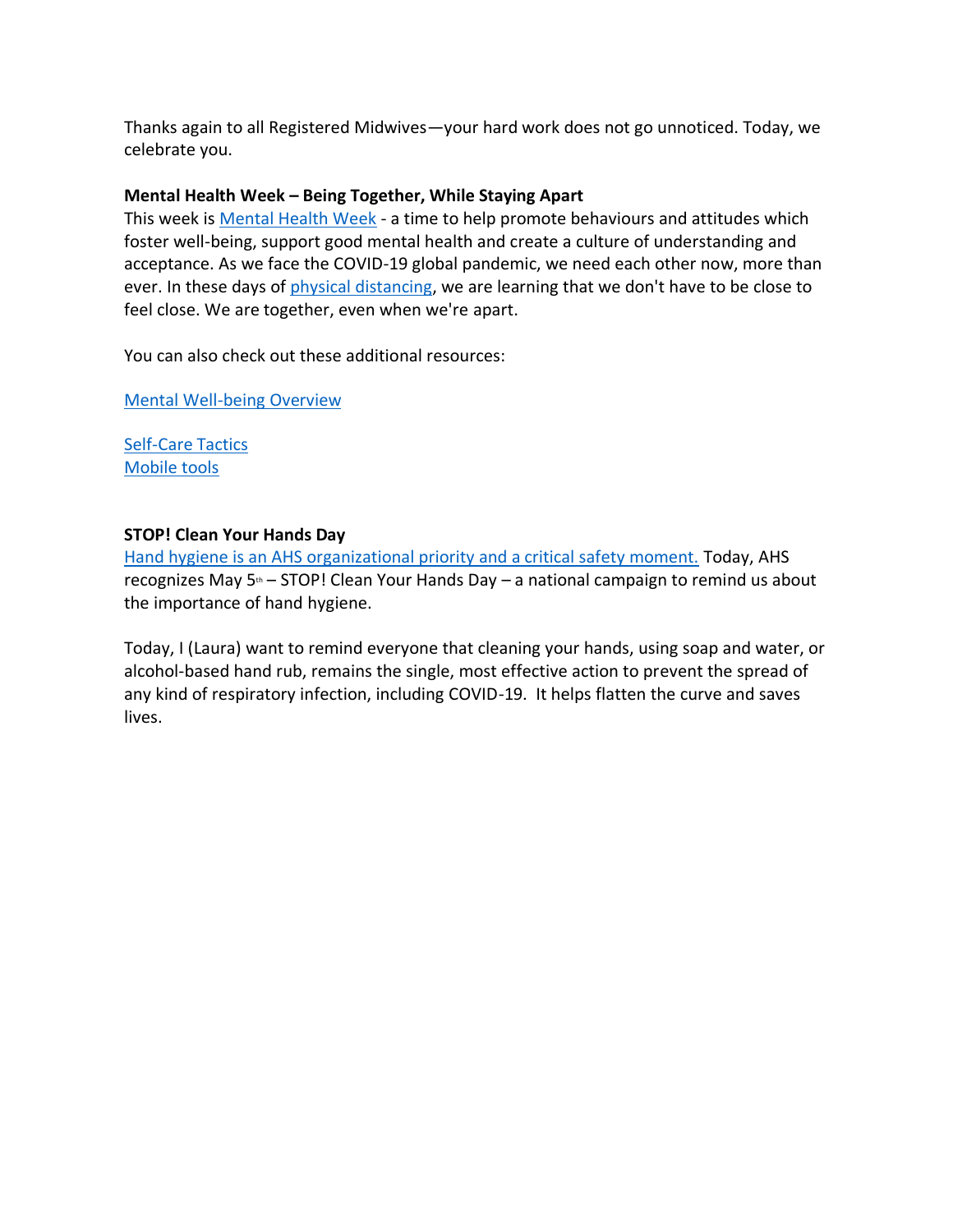

It is important we all perform proper hand hygiene and that we clean our hands correctly, no matter where you are – at work or at home, to protect your health and the health of those around you. AHS has [hand hygiene resources](https://www.albertahealthservices.ca/info/Page6426.aspx) available online to help each of us adhere to a high standard of hand hygiene practice, for the health and safety of everyone.

# In the Zones

# **Zone Emergency Operations Centre (ZEOC) Update – North** *Flooding*

North Zone continues to recover from floods in Mackenzie County and the Rural Municipality of Wood Buffalo. Every day we see tremendous dedication and compassion from our physicians and staff, as they care for evacuees, returning residents, and each other. Environmental Public Health and the Addiction and Mental Health teams are in communication with the municipalities to meet ongoing needs as the phased re-entry progresses in each area.

# Be Well - Be Kind

*Recreation Therapy*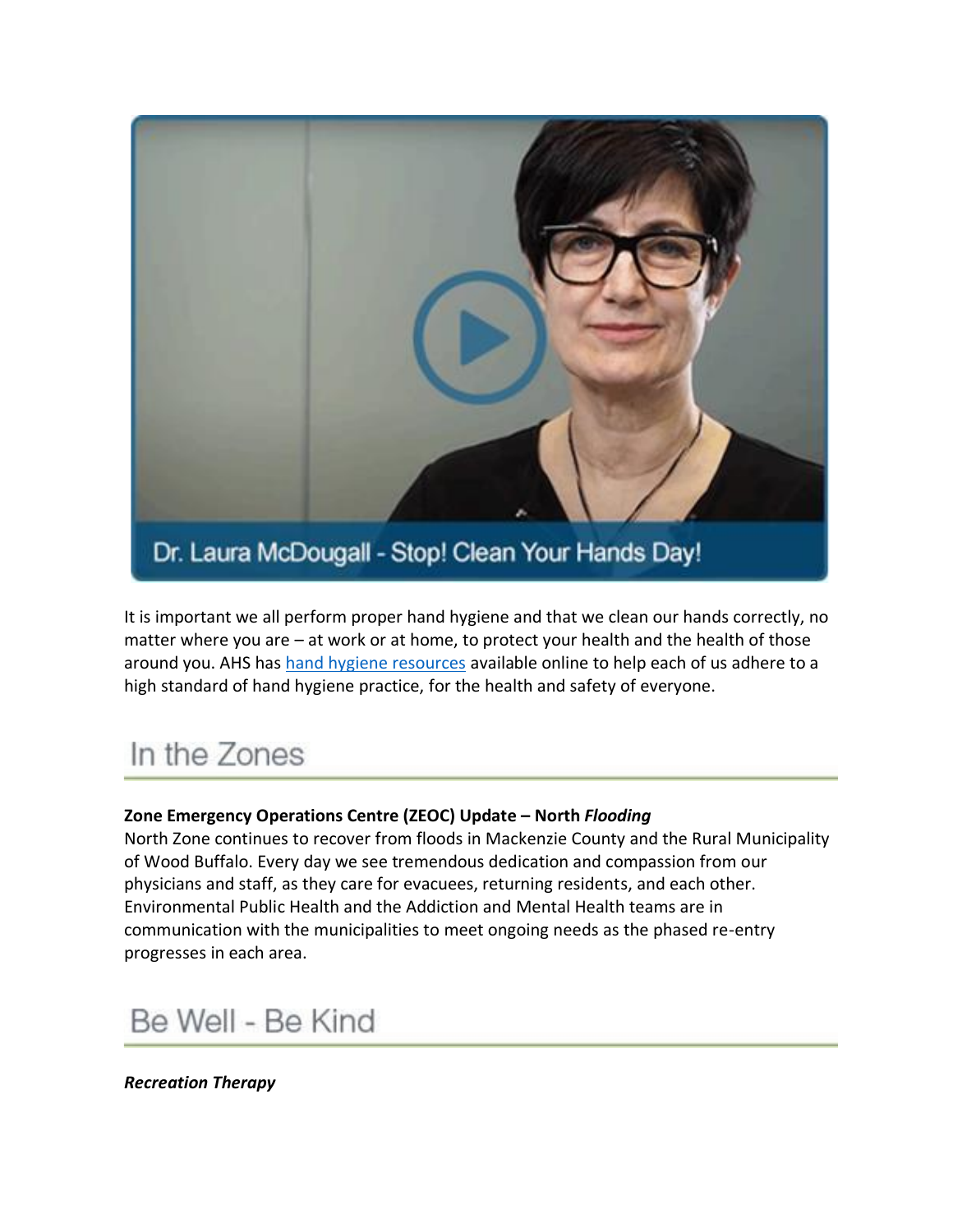Allied Health programs throughout the North Zone are finding creative ways to offer services. Recreation Therapy, continues to play an important role in improving the wellbeing of patients and clients in various settings, including residents in continuing care facilities. The goal of Recreation Therapy is to help remove the barriers which prevent clients from participating in meaningful leisure activities. With more barriers right now than usual, many Recreation Therapy teams have gone to an expanded seven days per week schedule, to help continuing care clients stay active and socially connected. Foundation partners are also helping to combat social isolation by donating tablets to help safely connect clients and patients with their loved ones, while maintaining physical distancing.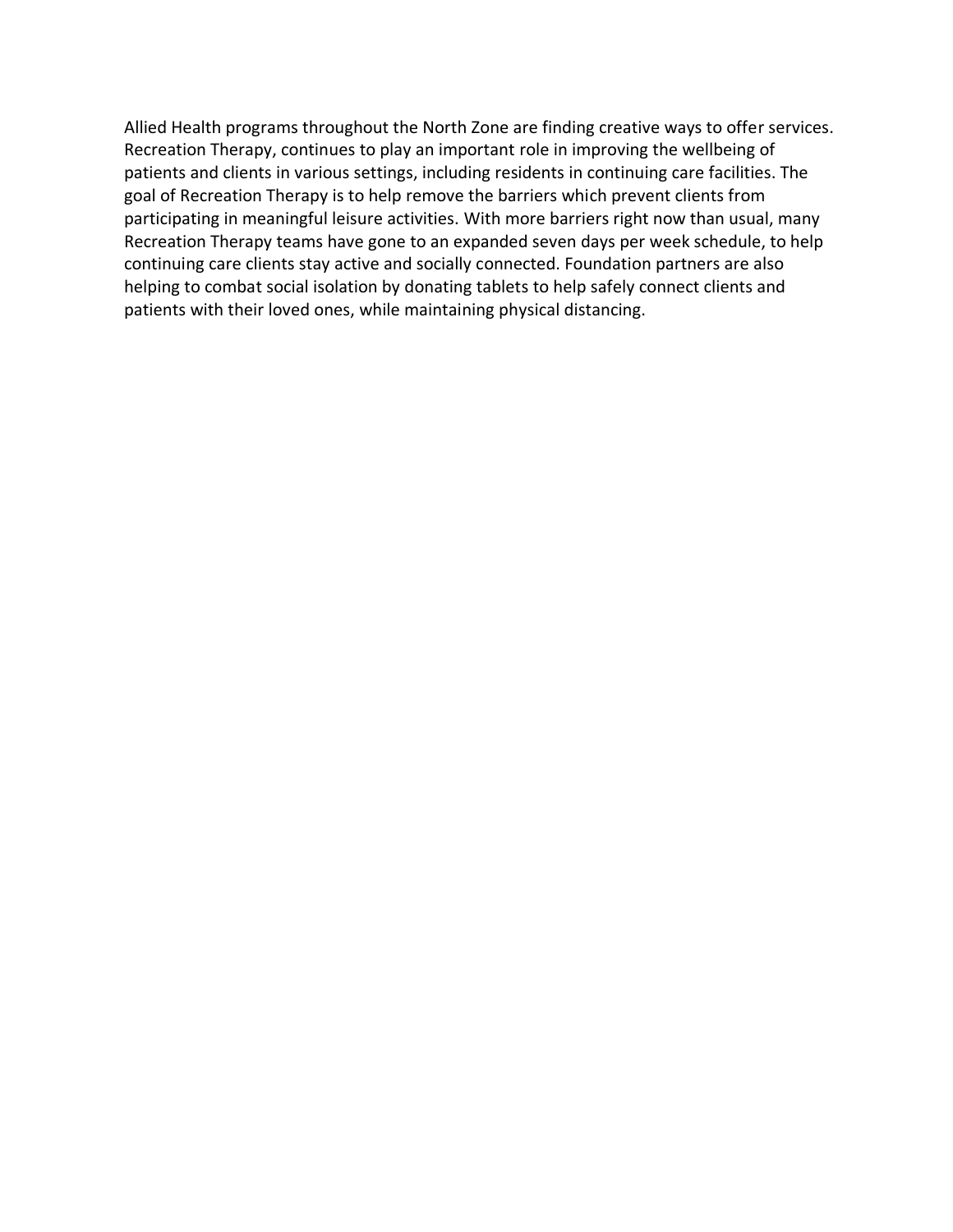

Gloria Dolhan at the Central Peace Health Complex in Spirit River shows the Mother's Day painting she created for her daughter with the help of Recreation Therapy.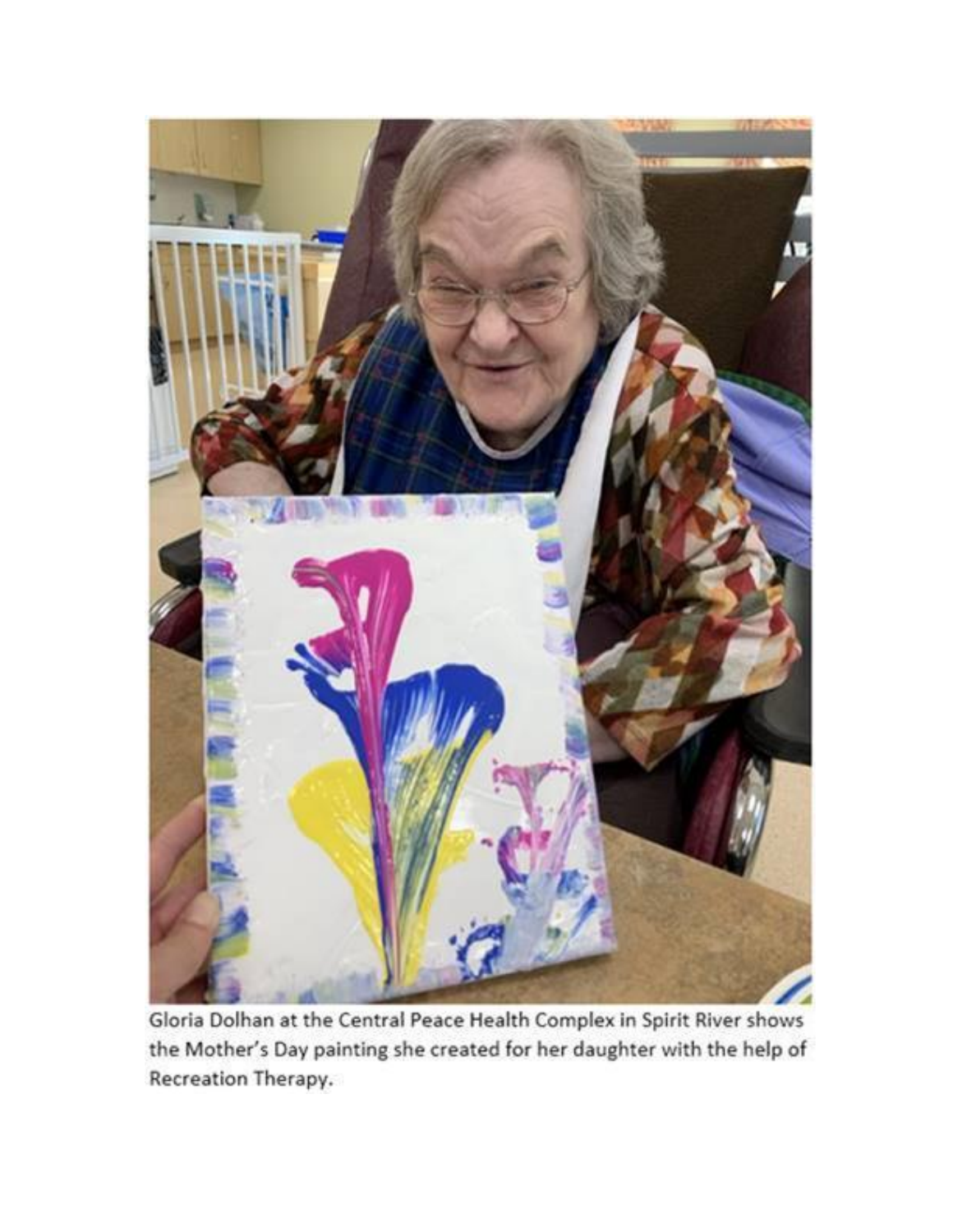## *Addiction and Mental Health Youth Day Program*

The team from the Addiction and Mental Health Youth Day Program (YDP) in Grande Prairie, recently spent an afternoon on the road delivering care packages to all of the youth in the program. The team travelled around the city and out to the surrounding communities of La Glace, Sexsmith, and Hythe.

Packages included cups which say "tea time", personalized with the names of the youth in the program, tea, playdough, a sunflower plant, a workbook made by YDP staff, which includes games, crosswords, information on self-care, quotes chosen by each staff, a COVID-19 time capsule and more. Parents and youth were all very excited to see the team arrive on their doorsteps with the packages. They shared waves, as well as physically-distant hellos and thank-yous!



### **Shout Out**

AHS teams continue to draw on their skills, which extend far beyond the expertise of their AHS roles, to support the COVID-19 response in Alberta. You've found big and small ways to help your patients and each other, as we face this pandemic together. This shout out is an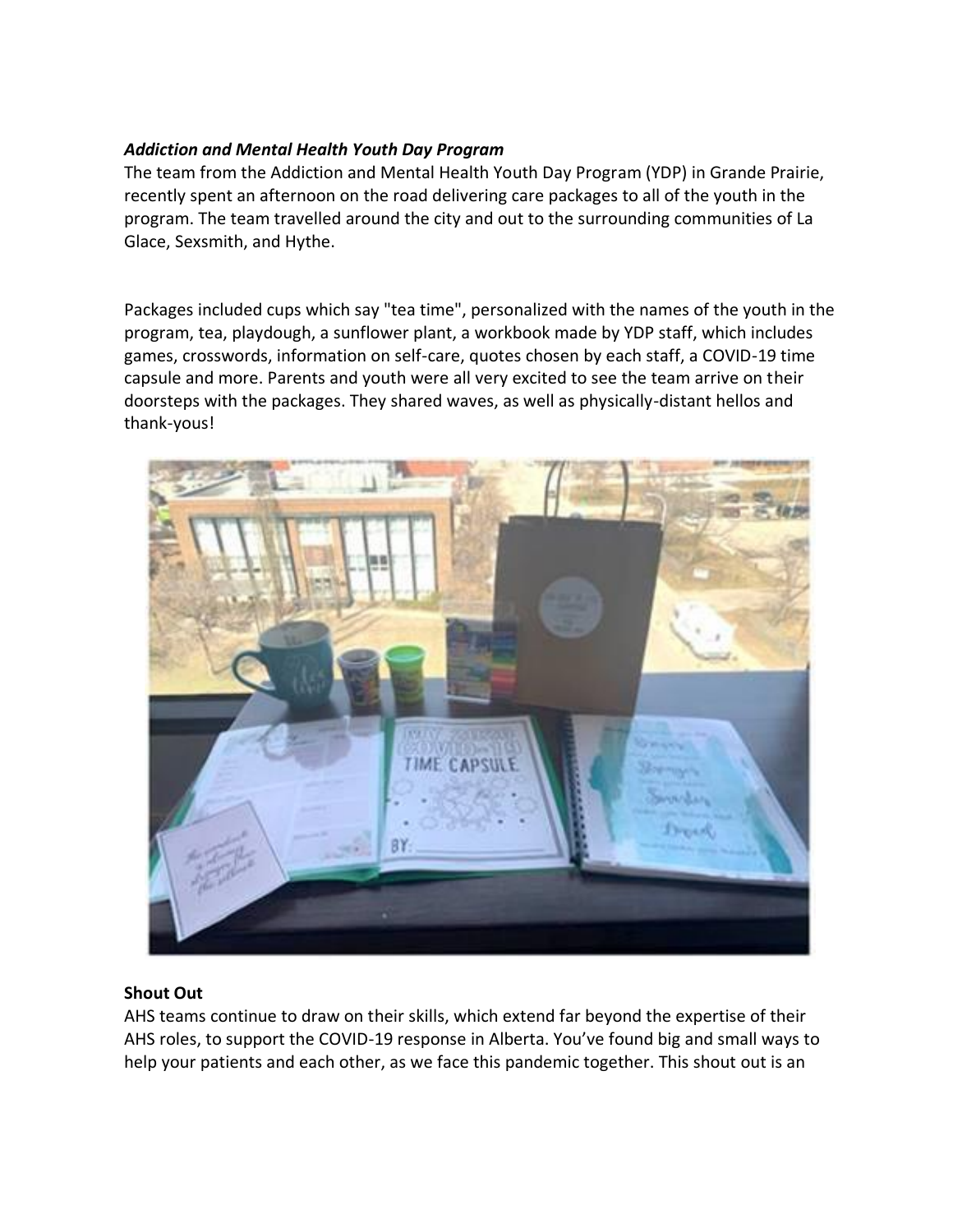example of how an APL lab assistant, Dixie, put her sewing talent to work to find a comfortable solution to continuous masking, not knowing how far her efforts would reach.

#### **Community Acts of Kindness**

#### *Good for the Goose*

We're thankful that the displays of appreciation around the province also include a sense of humour at times, because we all need to be able to laugh to get us through this pandemic. The statues of Canada geese at Bower Ponds in Red Deer have donned their PPE and are continuously masking at the entrance to the park. In addition to this effort to add a smile to the day of passersby, The Bower Ponds chalet has been brightened up with colourful lights in support of healthcare workers. Thanks to Molly, Project Coordinator, Connect Care, Central Zone for sharing this community act of kindness with us.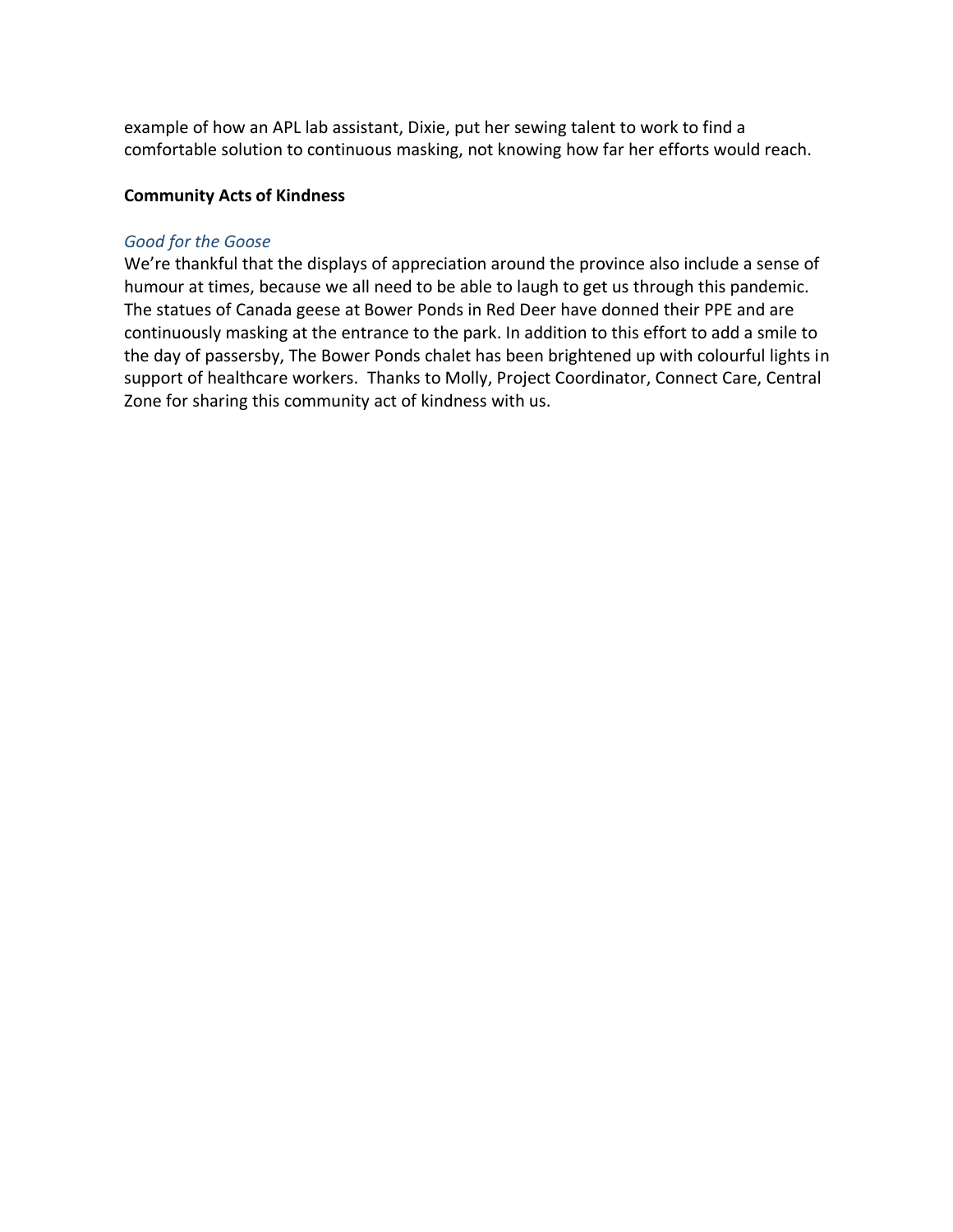

*From the Fingertips of Babes*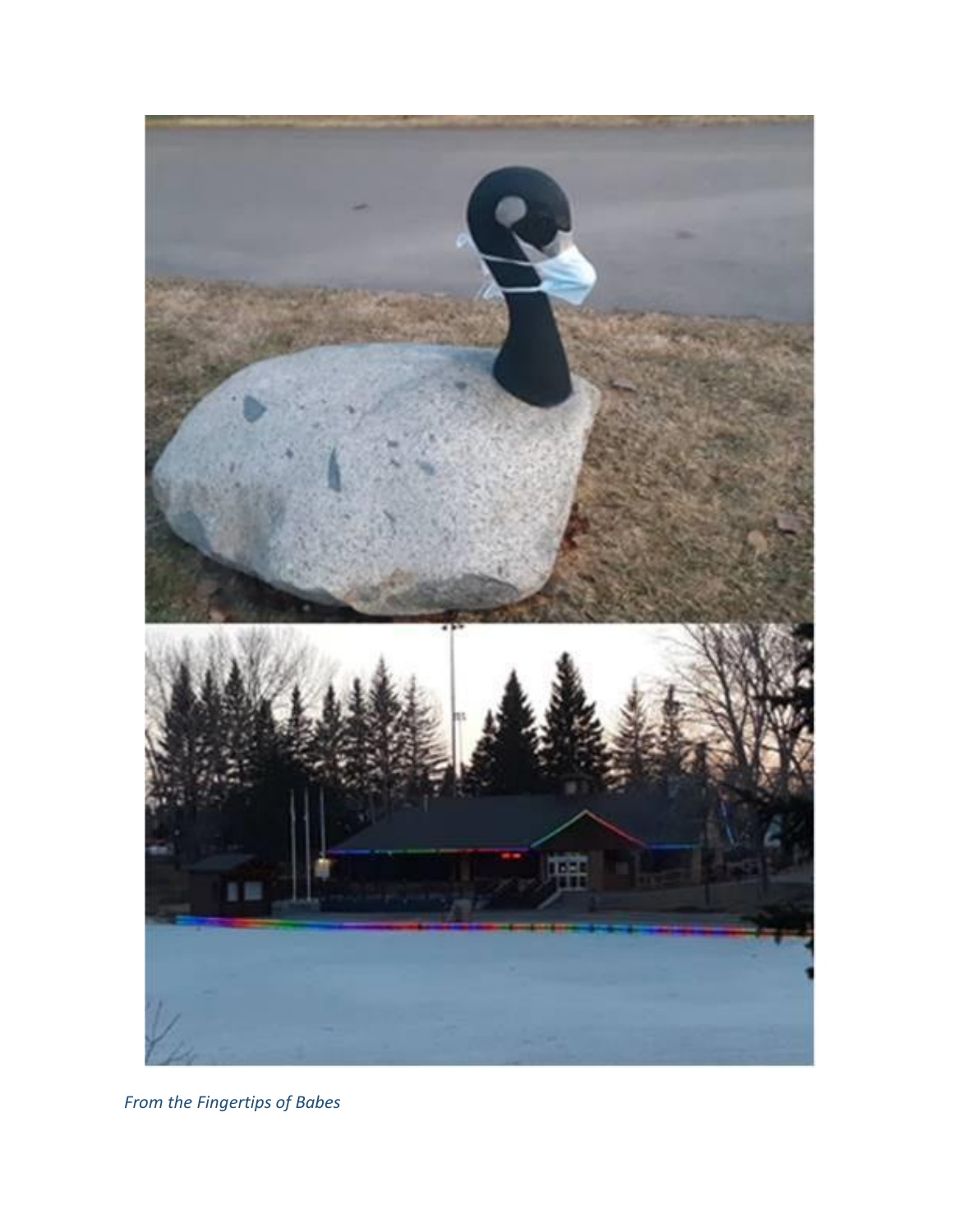We also received some beautiful artwork as a thank you for all you are doing to keep Albertans safe, which came right from the fingertips of some very young Albertans. Immigrant Services Calgary Preschool students created some finger paintings and drawings to express their appreciation for your dedication to healthcare in Alberta.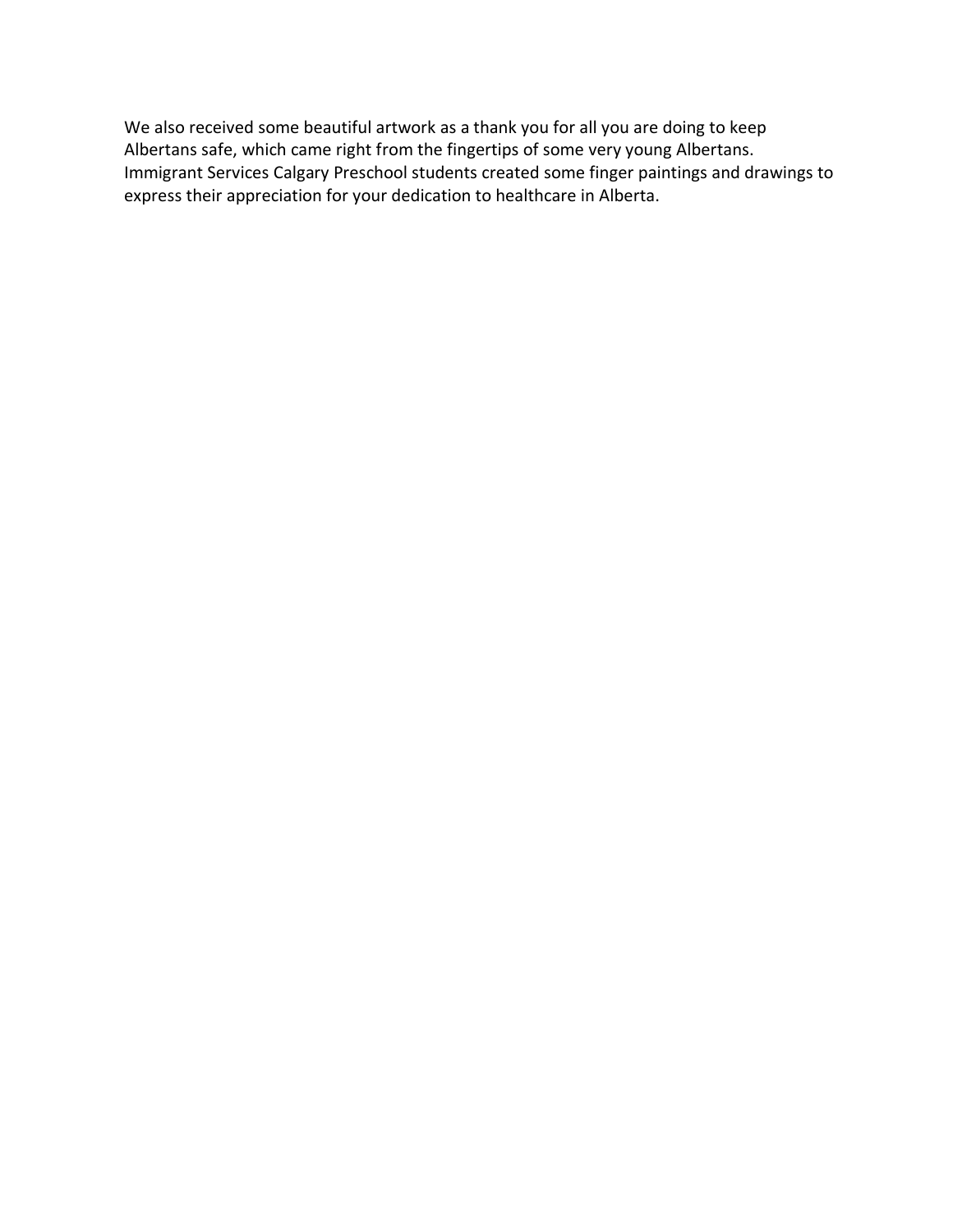